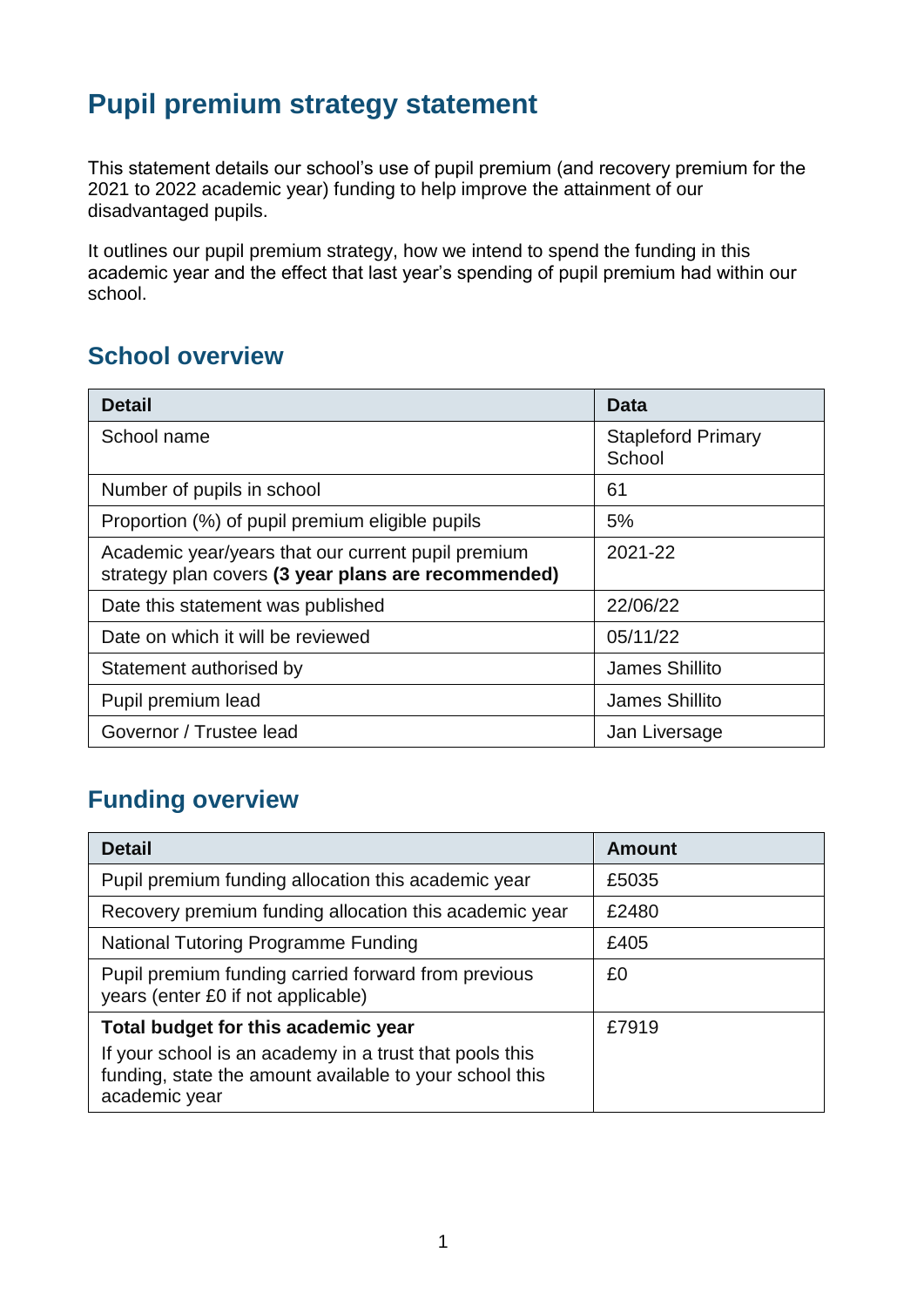# **Part A: Pupil premium strategy plan**

## **Statement of intent**

Our intention is that all pupils, irrespective of their background or the challenges they face, make good progress and achieve high attainment across all subject areas. The focus of our pupil premium strategy is to support disadvantaged pupils to achieve that goal, including progress for those who are already high attainers.

High-quality teaching is at the heart of our approach, with a focus on areas in which disadvantaged pupils require the most support. This is proven to have the greatest impact on closing the disadvantage attainment gap and at the same time will benefit the non-disadvantaged pupils in our school. Implicit in the intended outcomes detailed below, is the intention that non-disadvantaged pupils' attainment will be sustained and improved alongside progress for their disadvantaged peers.

Our strategy is also integral to wider school plans for education recovery, notably in its targeted support through the National Tutoring Programme for pupils whose education has been worst affected, including non-disadvantaged pupils.

Our approach will be responsive to common challenges and individual needs, rooted in robust diagnostic assessment, not assumptions about the impact of disadvantage. The approaches we have adopted complement each other to help pupils excel. To ensure they are effective we will:

- ensure disadvantaged pupils are challenged in the work that they're set
- act early to intervene at the point need is identified
- adopt a whole school approach in which all staff take responsibility for disadvantaged pupils' outcomes and raise expectations of what they can achieve

## **Challenges**

This details the key challenges to achievement that we have identified among our disadvantaged pupils.

| <b>Challenge</b><br>number | <b>Detail of challenge</b>                                                                                                                                                                                       |
|----------------------------|------------------------------------------------------------------------------------------------------------------------------------------------------------------------------------------------------------------|
|                            | Assessments, observations, and discussions with pupils shows<br>disadvantaged pupils generally have greater difficulties with phonics<br>than their peers. This negatively impacts their development as readers. |
|                            | Internal assessments show that maths attainment among disadvan-<br>taged pupils is significantly below that of non-disadvantaged pupils.                                                                         |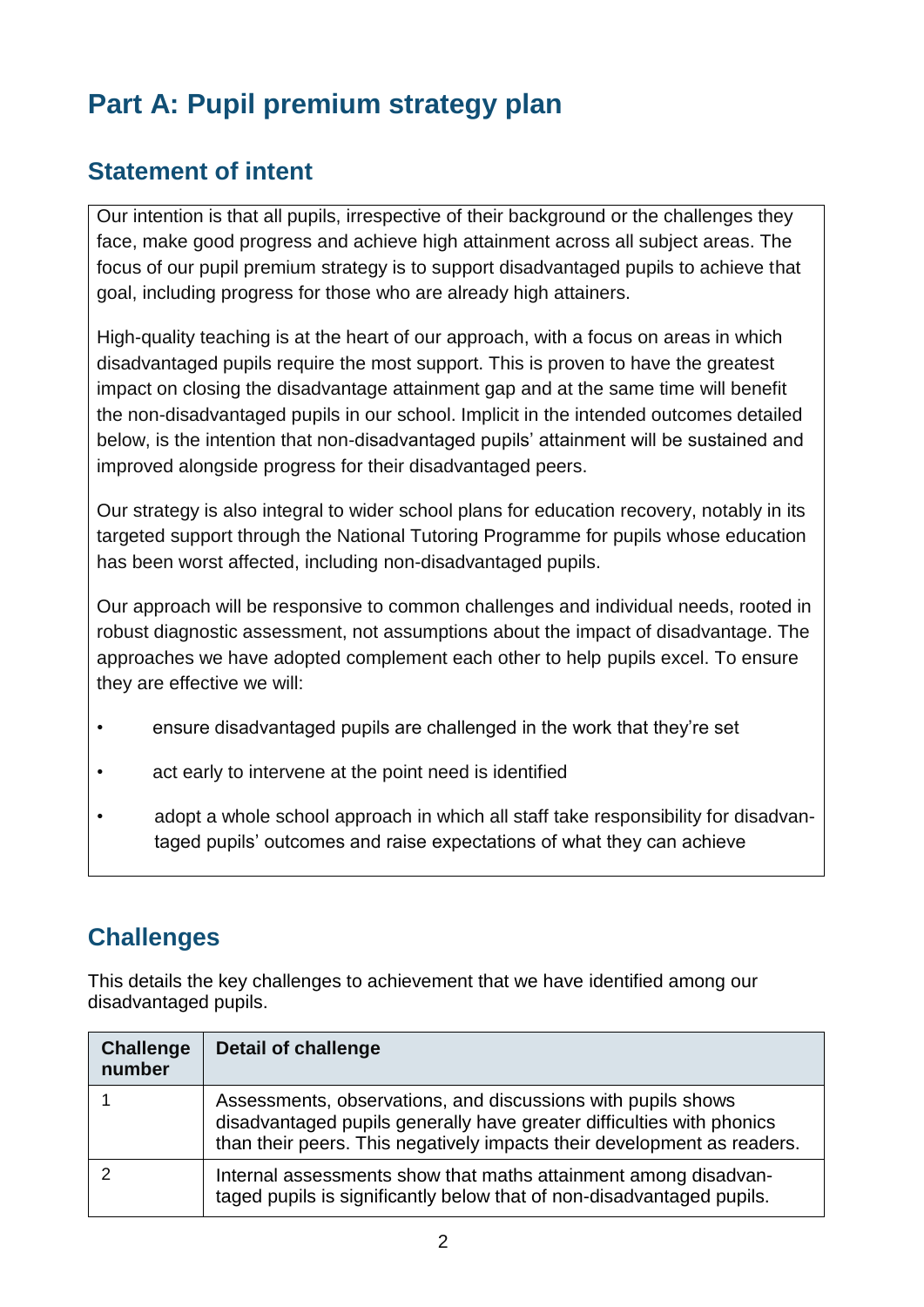| Our assessments and observations shows that the education and well-<br>being of many of our disadvantaged pupils have been impacted by par-<br>tial school closures to a greater extent than for other pupils. These find-<br>ings are supported by national studies. |
|-----------------------------------------------------------------------------------------------------------------------------------------------------------------------------------------------------------------------------------------------------------------------|
| This has resulted in knowledge gaps leading to pupils falling further<br>behind age-related expectations.                                                                                                                                                             |

#### **Intended outcomes**

This explains the outcomes we are aiming for **by the end of our current strategy plan**, and how we will measure whether they have been achieved.

| <b>Intended outcome</b>                                                                                                                                                                                                                                                                        | Success criteria                                                                                                                                                                                                                                                                                                                                                                                            |
|------------------------------------------------------------------------------------------------------------------------------------------------------------------------------------------------------------------------------------------------------------------------------------------------|-------------------------------------------------------------------------------------------------------------------------------------------------------------------------------------------------------------------------------------------------------------------------------------------------------------------------------------------------------------------------------------------------------------|
| To further reduce the attainment difference<br>between the school's disadvantaged pupils and<br>non-disadvantaged pupils by improving attainment<br>in reading writing and mathematics for PPG<br>children.<br>(NB: PPG - This refers to three pupils all of whom<br>are on the SEND register) | There will be a reduction in the difference<br>between attainment in reading, writing and<br>maths for pupils eligible for PPG and those not<br>eligible. End of key stage outcomes show that<br>33% (1 of 3 children) of PPG pupils have met the<br>expected standard. End of key stage outcomes<br>show that 100% of pupils have made at least<br>expected progress based on prior attainment<br>figures. |
| To build self-confidence and self-esteem where<br>necessary in order to aid inclusion in school life<br>and provide for pupils' social and emotional<br>needs.                                                                                                                                 | Children will develop a "can do" attitude and take<br>a "I can't do itYET" approach. Pupil voice<br>evidences PPG pupils feel included in school life<br>and feel safe (emotionally secure) at school.                                                                                                                                                                                                      |
| To achieve and sustain improved attendance for<br>PPG children                                                                                                                                                                                                                                 | All PPG children will achieve an attendance<br>figure of 96% or above                                                                                                                                                                                                                                                                                                                                       |
| Develop, further, an enjoyment of reading for PPG<br>children                                                                                                                                                                                                                                  | PPG children will read every day at home or to<br>an adult at school.                                                                                                                                                                                                                                                                                                                                       |
|                                                                                                                                                                                                                                                                                                | Pupil voice outcomes show that PPG pupils<br>enjoy reading for pleasure.                                                                                                                                                                                                                                                                                                                                    |
|                                                                                                                                                                                                                                                                                                | PPG children have access to a wide range of<br>texts.                                                                                                                                                                                                                                                                                                                                                       |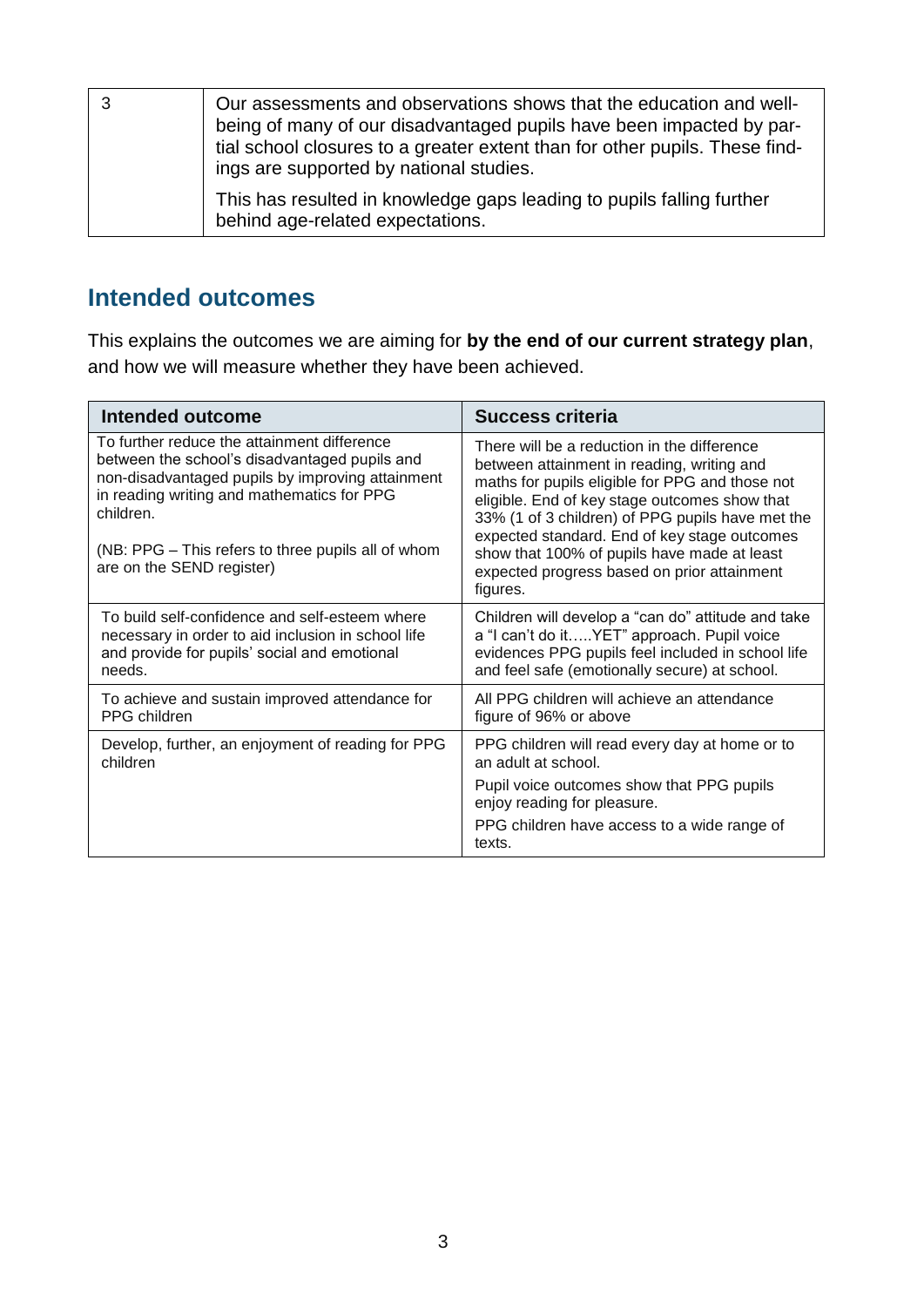## **Activity in this academic year**

This details how we intend to spend our pupil premium (and recovery premium funding) **this academic year** to address the challenges listed above.

#### **Teaching (for example, CPD, recruitment and retention)**

Budgeted cost: £3500

| <b>Activity</b>                                                         | <b>Evidence that supports this</b><br>approach                                                                                                                        | <b>Challenge</b><br>number(s)<br>addressed |
|-------------------------------------------------------------------------|-----------------------------------------------------------------------------------------------------------------------------------------------------------------------|--------------------------------------------|
| To deliver a rigorous<br>programme of<br>interventions led by<br>HLTAs. | Internal monitoring shows the impact of<br>these support programmes and<br>activities on pupils being helped to<br>access the curriculum, and on their<br>attainment. | 1, 283                                     |

#### **Targeted academic support (for example, tutoring, one-to-one support structured interventions)**

Budgeted cost: £3500

| <b>Activity</b>                                                                                                                         | <b>Evidence that supports this</b><br>approach                                                                                                                                                           | <b>Challenge</b><br>number(s)<br>addressed |
|-----------------------------------------------------------------------------------------------------------------------------------------|----------------------------------------------------------------------------------------------------------------------------------------------------------------------------------------------------------|--------------------------------------------|
| <b>HLTAs to deliver</b><br>additional phonics<br>sessions targeted at<br>PPG children who<br>require further phonics<br>support.        | Evidence from the Education<br>Endowment Foundation (EEF) shows<br>that targeted phonics sessions can be<br>very effective in supporting pupils in<br>developing secure phonics skills and<br>knowledge. | 1                                          |
| <b>HLTAs to deliver</b><br>additional maths<br>support for identified<br>pupils, both in class and<br>through intervention<br>sessions. | EEF research highlights the benefits<br>and impact of targeted interventions.<br>Internal monitoring evidences the<br>impact of these interventions.                                                     | $\overline{2}$                             |
| Delivery of the<br>'Protective behaviours'<br>programme for<br>identified pupils.                                                       | EEF research highlights the benefits<br>and impact of targeted interventions.                                                                                                                            | 3                                          |
| HLTA support for<br>targeted pupils re.<br>Social and emotional<br>needs e.g. anxiety<br>mapping, emotional<br>check ins etc.           | EEF research highlights the benefits<br>and impact of targeted interventions.                                                                                                                            | 3                                          |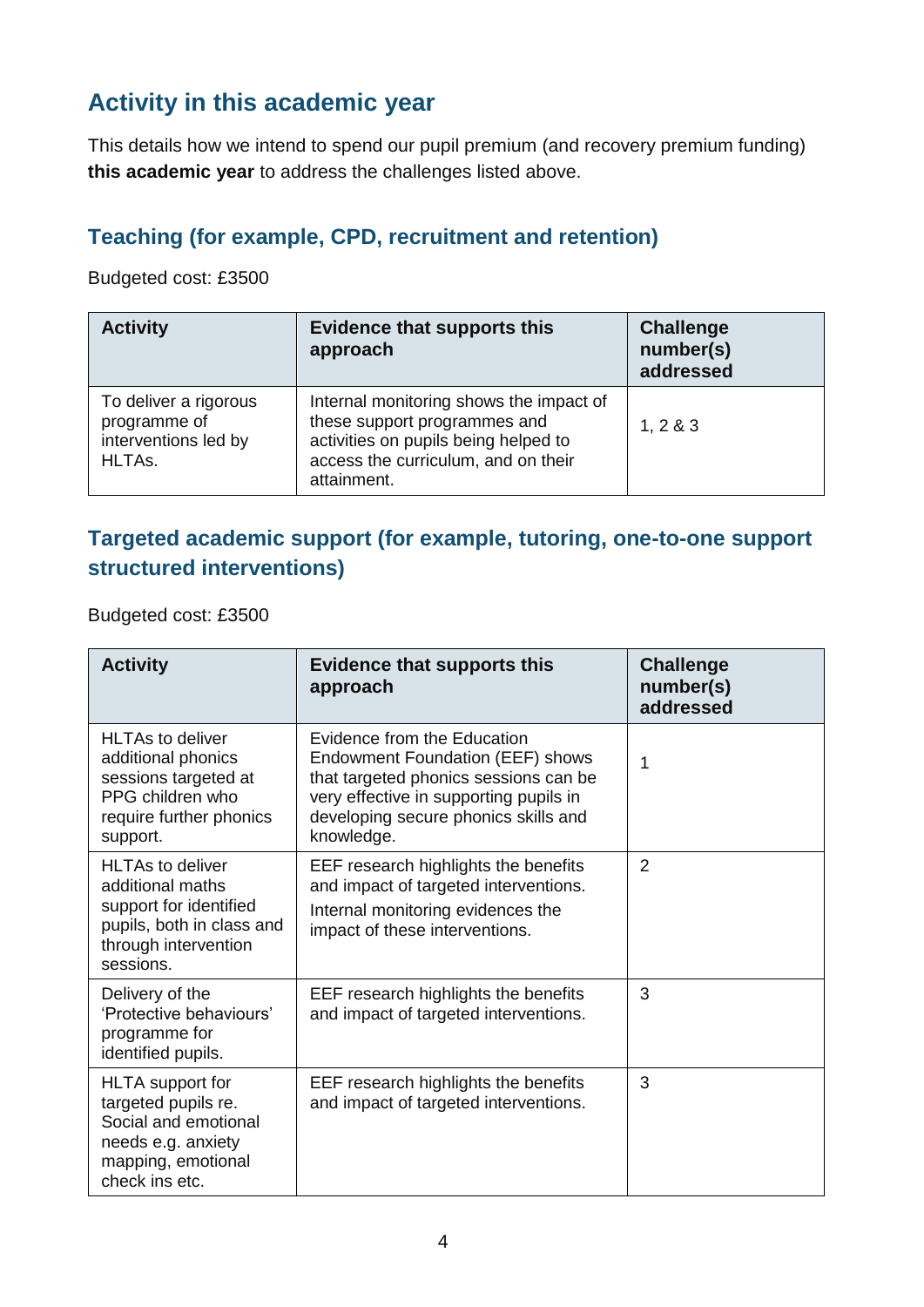### **Wider strategies (for example, related to attendance, behaviour, wellbeing)**

Budgeted cost: £919

| <b>Activity</b>                                                                                                                                                                                                                                                                                                                                                                                                                               | <b>Evidence that supports this</b><br>approach                                                                                                                            | <b>Challenge</b><br>number(s)<br>addressed |
|-----------------------------------------------------------------------------------------------------------------------------------------------------------------------------------------------------------------------------------------------------------------------------------------------------------------------------------------------------------------------------------------------------------------------------------------------|---------------------------------------------------------------------------------------------------------------------------------------------------------------------------|--------------------------------------------|
| Implementation of well-<br>being programmes e.g.<br>Philosophy 4 Children<br>(P4C) and Protective<br>Behaviours.                                                                                                                                                                                                                                                                                                                              | EEF research indicates that targeted<br>interventions and whole school<br>approaches in relation to behaviour can<br>have positive overall effects for all<br>pupils.     | 3                                          |
| Headteacher and<br>Attendance<br><b>Improvement Officer</b><br>(AIO) to<br>monitor and challenge<br>the parents and carers<br>of pupil premium<br>children regarding<br>attendance consistently<br>less than<br>92%.                                                                                                                                                                                                                          | DFE guidance recognises the<br>importance of engagement between<br>home and school to improve attendance<br>rates of pupils and the importance of a<br>rigorous approach. | 3                                          |
| i) Attendance reports<br>sent home termly to<br>families.<br>ii) 96% attendance<br>target made clear to all<br>parents/carers<br>iii) Copies of letters<br>sent/received to the<br>parents/carers of PPG<br>children regarding<br>attendance are kept on<br>file.<br>iv) Copies of minutes of<br>meetings held between<br>the parents/carers of<br>PPG children and the<br>Headteacher and AIO,<br>regarding attendance,<br>are kept on file. |                                                                                                                                                                           |                                            |

#### **Total budgeted cost: £** £7919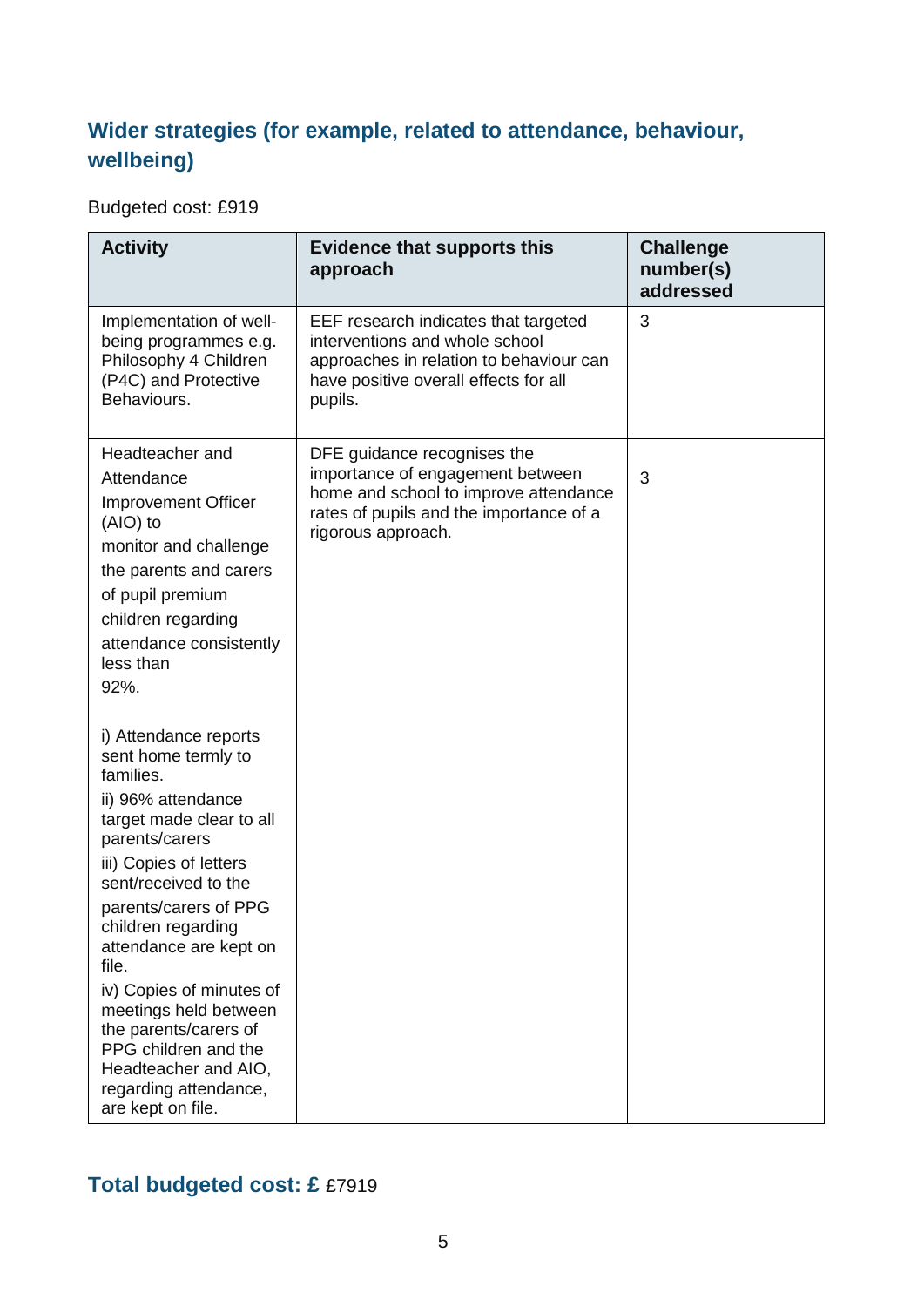# **Part B: Review of outcomes in the previous academic year**

## **Pupil premium strategy outcomes**

This details the impact that our pupil premium activity had on pupils in the 2020 to 2021 academic year.

| <b>Review of expenditure -</b>                                                                                                                                             |                                                                                                                                                                                                                                                                          |                                                                                                                                                                                                                                                                                     |                                                                                                                                                                                                                                                                                                                                                                                 |             |
|----------------------------------------------------------------------------------------------------------------------------------------------------------------------------|--------------------------------------------------------------------------------------------------------------------------------------------------------------------------------------------------------------------------------------------------------------------------|-------------------------------------------------------------------------------------------------------------------------------------------------------------------------------------------------------------------------------------------------------------------------------------|---------------------------------------------------------------------------------------------------------------------------------------------------------------------------------------------------------------------------------------------------------------------------------------------------------------------------------------------------------------------------------|-------------|
|                                                                                                                                                                            | <b>Previous Academic Year</b>                                                                                                                                                                                                                                            | 2020-21                                                                                                                                                                                                                                                                             |                                                                                                                                                                                                                                                                                                                                                                                 |             |
|                                                                                                                                                                            | i. Quality of teaching for all                                                                                                                                                                                                                                           |                                                                                                                                                                                                                                                                                     |                                                                                                                                                                                                                                                                                                                                                                                 |             |
| <b>Desired</b><br>outcome                                                                                                                                                  | <b>Chosen</b><br>action /<br>approach                                                                                                                                                                                                                                    | <b>Estimated impact:</b> Did you meet the<br>success criteria? Include impact on pupils<br>not eligible for PP, if appropriate.                                                                                                                                                     | <b>Lessons learned</b><br>(and whether you will continue<br>with this approach)                                                                                                                                                                                                                                                                                                 | <b>Cost</b> |
| <b>Quality of teaching</b>                                                                                                                                                 |                                                                                                                                                                                                                                                                          |                                                                                                                                                                                                                                                                                     |                                                                                                                                                                                                                                                                                                                                                                                 | £800        |
| To reduce<br>the<br>attainment<br>difference<br>between the<br>school's<br>disadvantag<br>ed pupils<br>and non-<br>disadvantag<br>ed pupils                                | Continuing to<br>provide targeted<br>and specific<br>training<br>opportunities for<br>both teaching<br>and support<br>staff.                                                                                                                                             | NO SATS ASSESSMENT DATA due to<br>COVID-19 closure. Following school reo-<br>pening internal data shows PPG pupils<br>making similar rates of progress to non-<br>ppg pupils. There are examples in some<br>subjects of where rates of progress ex-<br>ceed that of non-ppg pupils. | This work is ongoing. Given its<br>impact we will continue to<br>provide appropriate training to<br>teaching and support staff e.g.<br>Little Wandle Systematic<br>Synthetic Phonics Programme<br>and Maths Mastery.                                                                                                                                                            |             |
| To improve<br>reading<br>skills and<br>vocabulary<br>knowledge<br>to raise the<br>attainment<br>and<br>accelerate<br>progress of<br>disadvantag<br>ed pupils in<br>reading | Regular use of a<br>reading recovery<br>scheme<br>TA support in<br>reading<br>providing<br>specific and<br>focussed<br>reading<br>interventions for<br>target pupils<br>throughout the<br>school, in order<br>to accelerate<br>progress and<br>close attainment<br>gaps. | Pupil outcomes show that the majority of<br>PPG pupils (2 out of 3) made at least ex-<br>pect rates of progress in reading.                                                                                                                                                         | A well implemented synthetic<br>phonics programme ensures<br>that all pupils have the basic<br>skills they need to engage<br>with reading. The school has<br>invested in the Big Cat<br>Phonics based reading<br>scheme and Little Wandle<br>Letters and Sounds Revised<br><b>Synthetic Systematic Phonics</b><br>Programme to ensure a<br>consistent and rigorous<br>approach. |             |
| To build self-<br>confidence<br>and self-<br>esteem<br>where<br>necessary in<br>order to aid<br>inclusion in                                                               | Philosophy for<br>Children P4C<br>Growth mindsets<br>Church<br>distinctiveness-                                                                                                                                                                                          | P4C lessons during remote education<br>were well received and attended. Pupil<br>feedback shows high level of enjoyment<br>and engagement with P4C and additional                                                                                                                   | P4C should remain an integral<br>part of the curriculum<br>provision at School.                                                                                                                                                                                                                                                                                                 |             |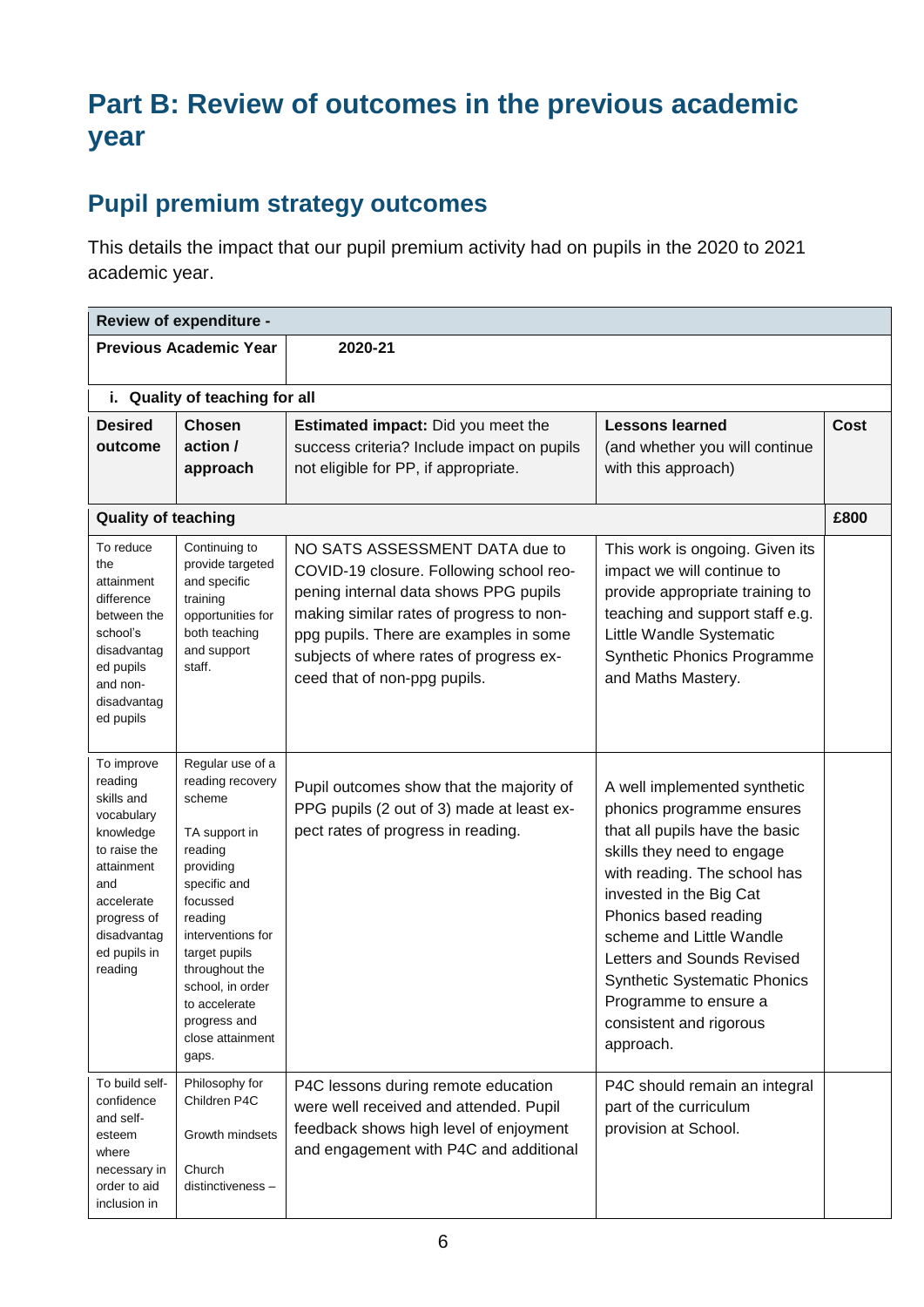| school life                                                                                                                                                       | Values and                                                                                                                                                                                                                | PE for well-being sessions (Free post                                                                                                                                                                                                                                                                                                                                                                                           |                                                                                                                                                                                                                             |       |
|-------------------------------------------------------------------------------------------------------------------------------------------------------------------|---------------------------------------------------------------------------------------------------------------------------------------------------------------------------------------------------------------------------|---------------------------------------------------------------------------------------------------------------------------------------------------------------------------------------------------------------------------------------------------------------------------------------------------------------------------------------------------------------------------------------------------------------------------------|-----------------------------------------------------------------------------------------------------------------------------------------------------------------------------------------------------------------------------|-------|
| and provide<br>for pupils'                                                                                                                                        | nurturing                                                                                                                                                                                                                 | lockdown fitness clubs).                                                                                                                                                                                                                                                                                                                                                                                                        |                                                                                                                                                                                                                             |       |
| social and<br>emotional                                                                                                                                           | Reward systems                                                                                                                                                                                                            |                                                                                                                                                                                                                                                                                                                                                                                                                                 |                                                                                                                                                                                                                             |       |
| needs.                                                                                                                                                            | MarvellousMe                                                                                                                                                                                                              |                                                                                                                                                                                                                                                                                                                                                                                                                                 |                                                                                                                                                                                                                             |       |
|                                                                                                                                                                   | Celebrate<br>Random Acts of<br><b>Kindness</b>                                                                                                                                                                            |                                                                                                                                                                                                                                                                                                                                                                                                                                 |                                                                                                                                                                                                                             |       |
|                                                                                                                                                                   | Celebration<br>Collective<br>Worship                                                                                                                                                                                      |                                                                                                                                                                                                                                                                                                                                                                                                                                 |                                                                                                                                                                                                                             |       |
| To raise the<br>attainment<br>and<br>accelerate<br>progress of<br>disadvantag<br>ed pupils in<br>maths                                                            | Provision of<br>PC's and<br>software to<br>provide access<br>for PPG children<br>to use targeted<br>programmes to<br>accelerate<br>progress and<br>support learning<br>e.g. Purple<br>Mash, testbase<br><b>TA Support</b> | Internal assessment data shows the<br>school's maths scheme and mastery<br>approach and improved remote learning<br>provision helped to mitigate the impact of<br>lockdown on our PPG pupils.<br>Targeted support by teaching assistants<br>enabled pupils to engage in lessons and<br>make progress.                                                                                                                           | White Rose maths and the<br>maths mastery approach are<br>helping children to build their<br>confidence in maths.<br>Continued support needed<br>moving forwards to help<br>consolidate and accelerate<br>learning further. |       |
| Accelerate<br>progress for<br><b>PPG</b><br>children in<br>reading,<br>writing and<br>maths.                                                                      | Investing in<br>books and<br>resources that<br>are needed in<br>order to deliver<br>high quality<br>teaching and<br>learning.                                                                                             | Accelerated progress in reading and<br>writing have been supported by the<br>school's new Big Cat Phonics based<br>reading scheme, use of Letters and<br>Sounds and the chosen Synthetic Phonics<br>Programme (SSP).<br>The adoption of the White Rose Maths<br>scheme of work and the Maths Mastery<br>Approach have also had a positive impact<br>on the children's learning as evidenced by<br>internal monitoring and data. | Embedding the new SSP and<br>Maths Mastery approach are<br>key priorities as we move<br>forward.                                                                                                                            |       |
| <b>Targeted support</b>                                                                                                                                           |                                                                                                                                                                                                                           |                                                                                                                                                                                                                                                                                                                                                                                                                                 |                                                                                                                                                                                                                             | £4000 |
| Ensuring<br>that gaps<br>are closing<br>through<br>providing<br>targeted<br>interventions<br>, measuring<br>impact and<br>training staff<br>to implement<br>these | Continuing to<br>provide targeted<br>and specific<br>training<br>opportunities for<br>both teaching<br>and support<br>staff.<br><b>TA Support</b><br>PPG Support                                                          | A programme of targeted interventions<br>ranging from 1:1 support, pre-teaching,<br>Lego therapy, phonics etc. has supported<br>pupils in accessing and making progress<br>through the curriculum.                                                                                                                                                                                                                              | Intervention programmes<br>should be reviewed regularly<br>so that we can be assured<br>they are having the desired<br>impact.                                                                                              |       |
|                                                                                                                                                                   |                                                                                                                                                                                                                           |                                                                                                                                                                                                                                                                                                                                                                                                                                 |                                                                                                                                                                                                                             |       |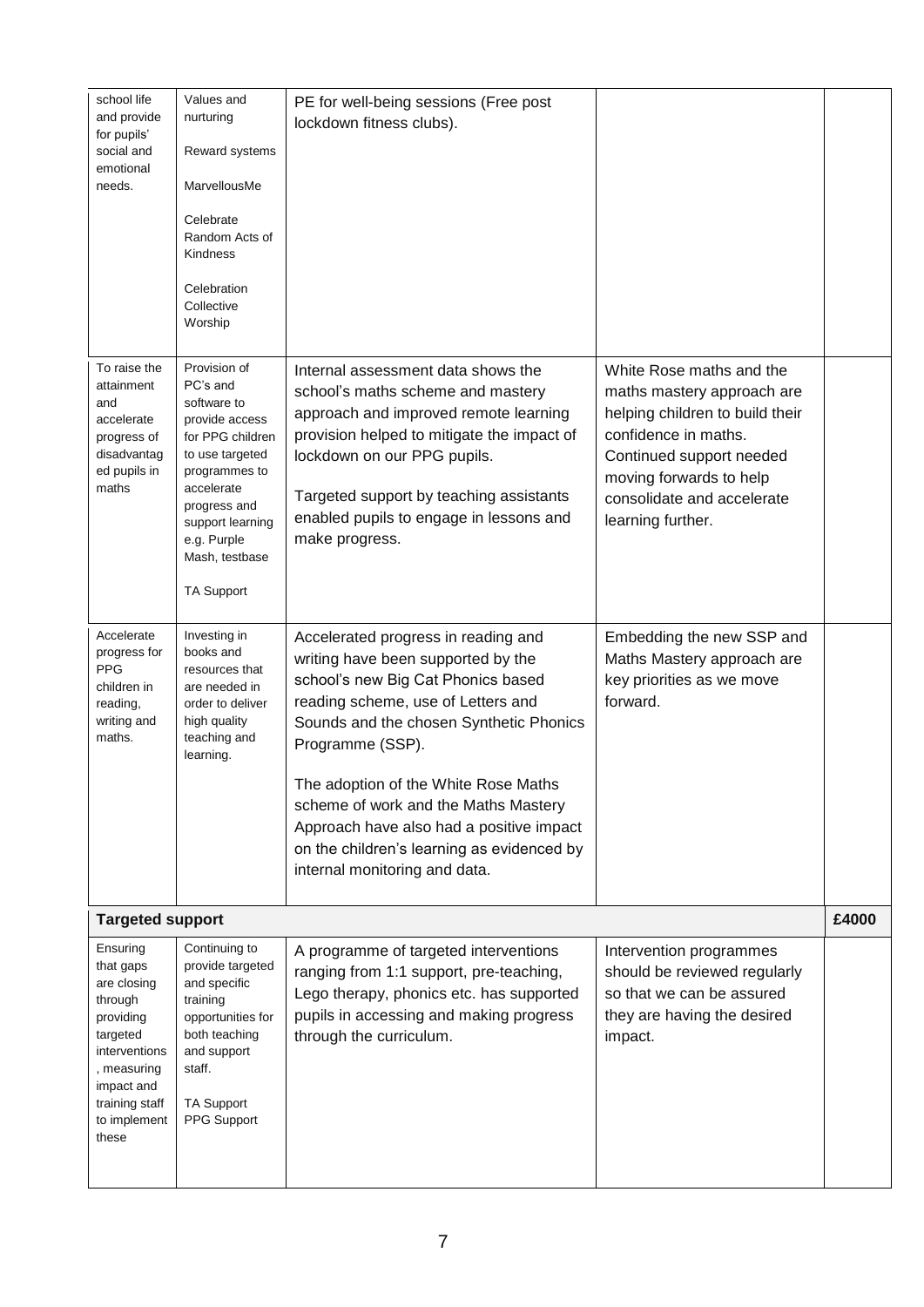| Continue to<br>use<br>Assessment<br>Manager 7<br>to ensure all<br>groups of<br>children<br>have their<br>assessment<br>tracked and<br>supported.                                                              | <b>Fischer Family</b><br>Trust - Aspire<br>HFL-PA+ | Assessment data has helped to identify<br>pupil's individual needs. As a result,<br>appropriate support and interventions are<br>put in place.                                                                                                         | Continue to track pupil<br>progress and put appropriate<br>support in place.                                                 |      |
|---------------------------------------------------------------------------------------------------------------------------------------------------------------------------------------------------------------|----------------------------------------------------|--------------------------------------------------------------------------------------------------------------------------------------------------------------------------------------------------------------------------------------------------------|------------------------------------------------------------------------------------------------------------------------------|------|
| Teachers<br>continue to<br>use their<br>assessment<br>data to<br>rigorously<br>track the<br>progress of<br>pupils, to<br>identify gaps<br>& plan next<br>steps with<br>regards to<br>teaching and<br>learning | AM7, HFL- PA+                                      | Assessment data has helped to identify<br>pupil's individual needs. As a result,<br>appropriate support and interventions are<br>put in place.                                                                                                         | Continue to track pupil<br>progress, use assessment for<br>learning and put appropriate<br>support in place.                 |      |
| 1:1 tuition as<br>necessary                                                                                                                                                                                   | PPG/TA Support                                     | Teaching assistants provide targeted<br>support for PPG children. This is often in<br>small groups or 1:1. Monitoring shows that<br>these pupils are helped to engage more<br>effectively in lessons and are supported in<br>accessing the curriculum. | Continue to review the<br>intervention programme and<br>provide appropriate support.                                         |      |
| Dedicated<br>TA support<br>for PPG<br>children five<br>afternoons a<br>week.                                                                                                                                  | PPG/TA Support                                     | Teaching assistant support during five<br>afternoons each week was used to deliver<br>the intervention programme and ensure<br>pupils were able to access whole class<br>teaching in Maths and English.                                                | Leaders will review how to<br>ensure pupils do not miss out<br>on learning in foundation<br>subjects.                        |      |
| Other approaches                                                                                                                                                                                              |                                                    |                                                                                                                                                                                                                                                        |                                                                                                                              | £235 |
| All staff<br>throughout<br>the school<br>consistently<br>applying the<br>Behaviour<br>Policy.                                                                                                                 | Maintain high<br>expectations at<br>all times      | The STEPs approach is consistently<br>implemented and data shows that<br>behaviour is good.                                                                                                                                                            | Continue to nurture our pupils<br>and have very high<br>expectations for behaviour so<br>that learning time is<br>maximised. |      |
| Pupils<br>having<br>access to<br>targeted<br>behaviour<br>support                                                                                                                                             | Play Leader<br>employed at<br><b>lunchtimes</b>    | Play leaders at lunchtime keep the<br>children active and busy. This helps with<br>fitness and behaviour management. The                                                                                                                               | Continue to provide a<br>structured programme of<br>lunchtime support delivered by<br>play leaders.                          |      |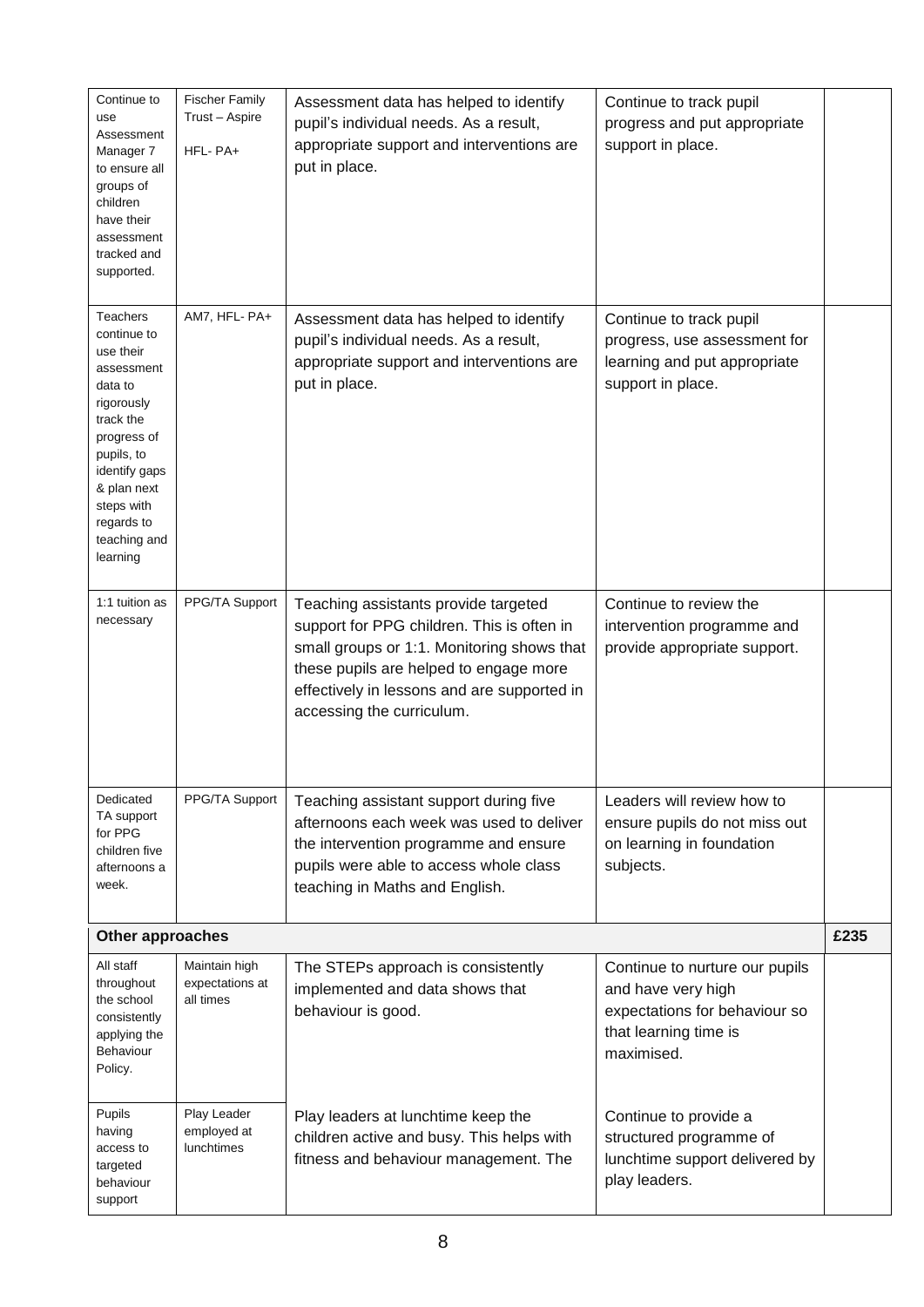| during<br>lessons,<br>playtimes<br>and<br>lunchtimes                                                                                                                                              |                                                                                                        | number of incidents of poor behaviour at<br>lunchtimes is low.                                                                                                                                                           |                                                                                                                     |  |
|---------------------------------------------------------------------------------------------------------------------------------------------------------------------------------------------------|--------------------------------------------------------------------------------------------------------|--------------------------------------------------------------------------------------------------------------------------------------------------------------------------------------------------------------------------|---------------------------------------------------------------------------------------------------------------------|--|
| Staff liaising<br>closely with<br>the Family<br>Support<br>Worker as<br>needed                                                                                                                    | Family Support<br>Workers                                                                              | Family support workers have helped the<br>school to build relationships with<br>parents/carers and to help them work<br>through issues and maximise pupil<br>attendance and engagement.                                  | Continue to maintain working<br>relationships with families and<br>call upon Family Support<br>Workers as required. |  |
| Subscription<br>to the<br>DLSP3<br>support<br>network                                                                                                                                             | DSPL3                                                                                                  | DSPL3 have provided teachers with<br>effective behaviour management support<br>and strategies that have benefitted all<br>pupils.                                                                                        | Continue to work with DSPL3<br>moving forward.                                                                      |  |
| School<br>continuing to<br>follow the<br>SEAL plan<br>throughout<br>the year,<br>focus of<br>Collective<br>Worship,<br>whole<br>school and<br>class, on<br>weekly<br>basis.                       | Programme of<br>Collective<br>Worship inc.<br>Social and<br>Emotional<br>Aspects of<br>Learning (SEAL) | Collective worships provide the children<br>with the opportunity to learn and calmly<br>reflect on a variety of values and<br>scenarios.                                                                                 | Continue to provide a sense of<br>calm and time for reflection in<br>collective worship.                            |  |
| Feelings/Wo<br>rry Boxes to<br>be promoted<br>in classes<br>and<br>continuation<br>of the<br><b>Buddies/Hel</b><br>ping Hands<br>systems<br>(training for<br>Year 5 and<br>Year 6 to aid<br>this) | Worry boxes &<br><b>Helping Hands</b>                                                                  | Worry boxes in place and helping hands<br>completed by all pupils - both help create<br>a learning environment where our pupils<br>feel safe which has a positive impact on<br>their learning as evidence by monitoring. | Worry boxes and helping<br>hands to be in place every<br>year.                                                      |  |
| Year 6<br>trained as<br>Peer<br>Mediators to<br>support<br>pupils<br>having minor<br>disagreeme<br>nts                                                                                            | <b>Train Peer</b><br>Mediators                                                                         | Peer mediators are in place - these help<br>to support a positive play environment.                                                                                                                                      | Peer mediators to be in place<br>every year.                                                                        |  |